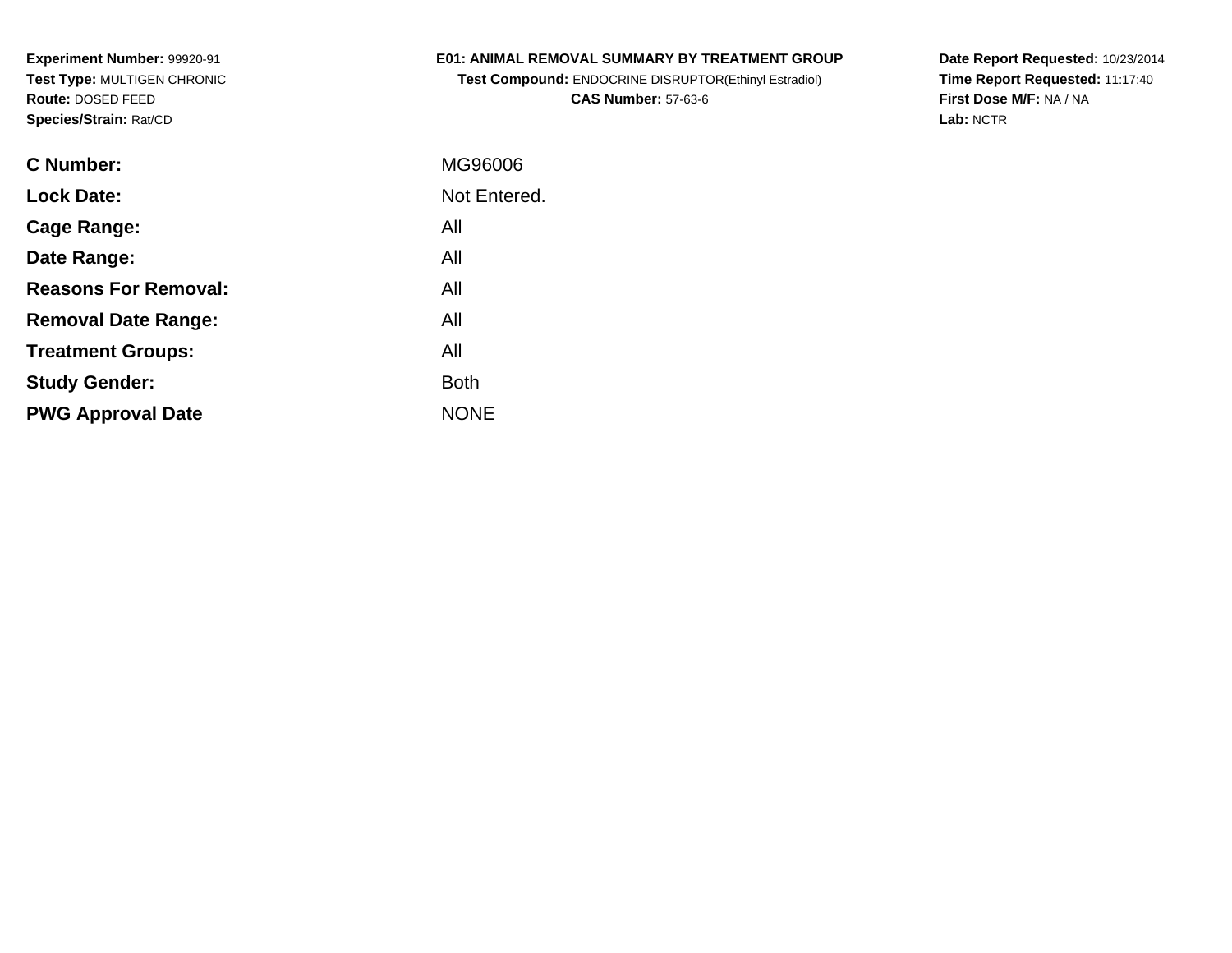# **Experiment Number:** 99920-91 **Test Type:** MULTIGEN CHRONIC**Route:** DOSED FEED**Species/Strain:** Rat/CD

### **E01: ANIMAL REMOVAL SUMMARY BY TREATMENT GROUP**

**Test Compound:** ENDOCRINE DISRUPTOR(Ethinyl Estradiol)

**CAS Number:** 57-63-6

**Date Report Requested:** 10/23/2014 **Time Report Requested:** 11:17:40**First Dose M/F:** NA / NA**Lab:** NCTR

|                   |                                     |                                | <b>MALE</b>                         |  |
|-------------------|-------------------------------------|--------------------------------|-------------------------------------|--|
| <b>TREATMENT</b>  | <b>Moribund</b><br><b>Sacrifice</b> | <b>Natural</b><br><b>Death</b> | <b>Terminal</b><br><b>Sacrifice</b> |  |
| F0 CONTROL        | 0                                   |                                | 24                                  |  |
| F0 2.0 PPB        | 0                                   | O                              | 25                                  |  |
| F0 10 PPB         | n                                   |                                | 25                                  |  |
| F0 50 PPB         | n                                   |                                | 25                                  |  |
| F1 CONTROL        | 0                                   | n                              | 25                                  |  |
| F1 2.0 PPB        | 0                                   |                                | 25                                  |  |
| F1 10 PPB         | n                                   |                                | 25                                  |  |
| F1 50 PPB         |                                     |                                | 25                                  |  |
| F2 CONTROL        |                                     |                                | 25                                  |  |
| F2 2.0 PPB        | 0                                   |                                | 25                                  |  |
| F2 10 PPB         | 0                                   | 0                              | 25                                  |  |
| F2 50 PPB         | 0                                   | 0                              | 25                                  |  |
| F3 CONTROL        | 0                                   | n                              | 25                                  |  |
| F3/2PPB TO CTRL   | 0                                   |                                | 25                                  |  |
| F3/10PPB TO CTRL  | 0                                   |                                | 25                                  |  |
| F3/50PPB TO CTRL  |                                     |                                | 25                                  |  |
| <b>F4 CONTROL</b> |                                     |                                | 25                                  |  |
| F4/2PPB TO CTRL   |                                     |                                | 25                                  |  |
| F4/10PPB TO CTRL  |                                     |                                | 25                                  |  |
| F4/50PPB TO CTRL  | O.                                  | 0                              | 25                                  |  |
| <b>TOTAL</b>      | $\overline{2}$                      | 2                              | 499                                 |  |
|                   |                                     |                                | *** END OF MALE DATA***             |  |